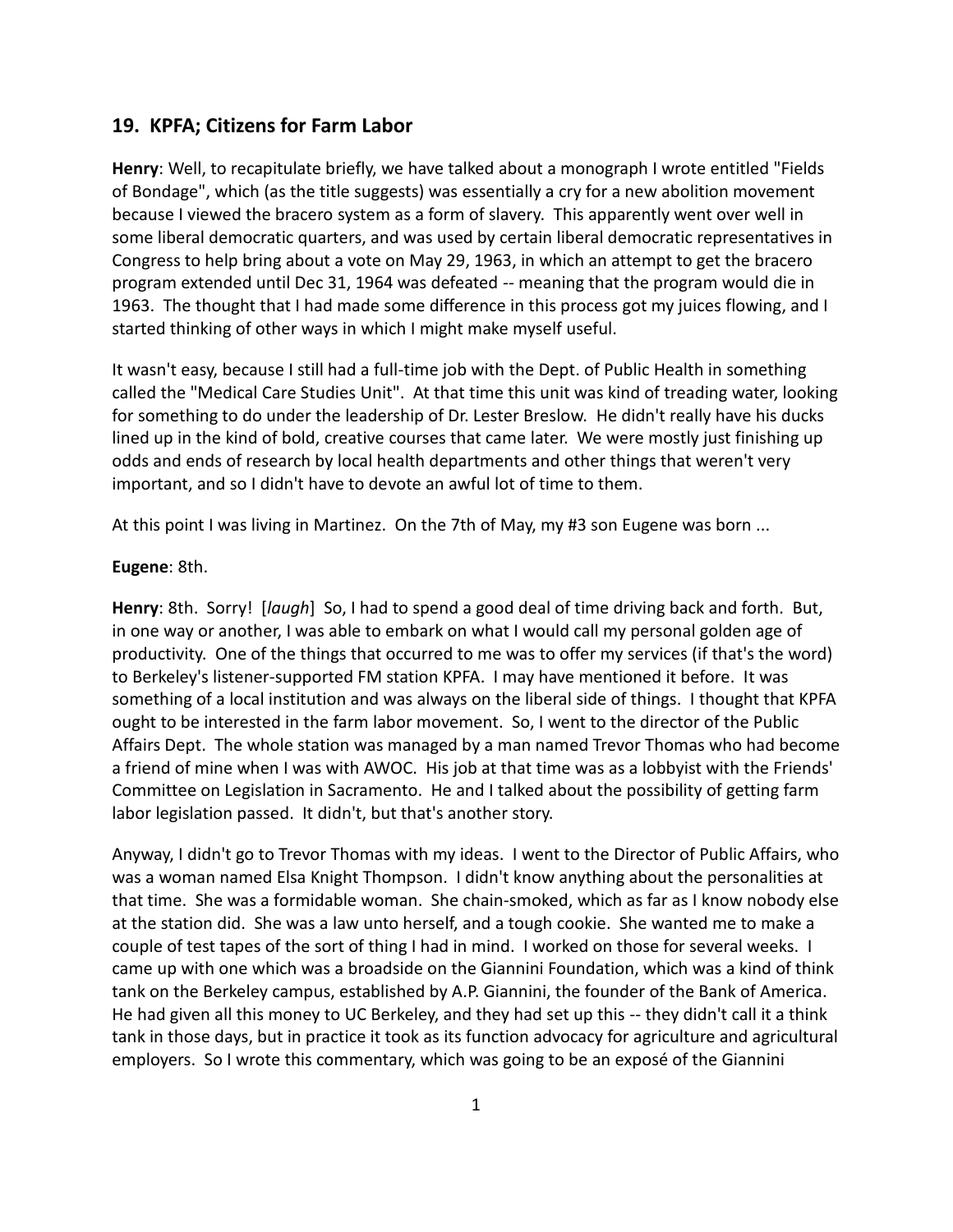Foundation being a tool of one particular industry, whereas the university was supposed to be open to various points of view, and I named names. That was going to be one of my test tapes for Elsa Knight Thompson.

Another one was based on the vote of the House of Representatives for the termination of the bracero program. I was going to call this particular commentary "Beyond the bracero system". I talked about what the employers would need to do to re-attract the people who had formerly done exactly the same work for which braceros were now being used. Those people mostly still lived in the shack towns around places like Stockton and Fresno. We knew from one of the exercises that we did during the volunteer period when we went around and did a survey of these fellows who were former farm workers and asked them "What would it take to get you back and do the jobs that you used to do", and found that on average \$1.25/ hr would be enough. So, I talked about these sorts of things that the growers would have to do in order to get their crops in without braceros.

My friend Ernest Lowe, who was on the staff of KPFA, played these tapes for her, and she called me back in with her decision. She said the one on the Giannini Foundation was libelous and [*chuckle*] she could not allow that one to be broadcast, but the other one would be OK. So, I can't recall exactly when, but it was probably broadcast in late July 1963. At that point, it was not thought of by me or anybody else as the first in a series, because KPFA had what they called a nightly commentary, every weeknight at 6 or 7 PM. The commentators were given 15 minutes to talk about their favorite subject.

KPFA had a spectrum of commentators. They had a guy named Casper Weinberger who was Republican -- I think he was on the faculty of San Francisco State at the time -- and he was willing to appear on KPFA even though they had a reputation of being ultra-liberal. I think part of this "liberalism" is that they wanted all different points of view. On the other side of the spectrum, the California Regional Director of the Communist Party was one of their regular commentators. They had somebody from the Socialist Party, and somebody from the Single Tax Movement, if anybody today remembers that. Even in 1963 not very many people knew what the heck he was talking about, but it was a big social movement at one time, and this old fellow was still hanging on. Anyway, at first it didn't occur to me that I might become one of their panoply of commentators. Later on I did become one, but not quite then.

Another idea occurred to me during this summer. In August there was going to be a street fair on Telegraph Ave. near the campus, with all kinds of exhibits by artisans and artists. I signed up to present a group of my own paintings on the subject of farm workers. I had to work on those. I had done paintings that were relevant from time to time in the past, so I didn't have to start from scratch, but I did have to produce a few new ones to round out a group of about a dozen paintings. That street fair lasted for a week. I had prepared some handouts for anybody who was interested in the subject, regarding the farm labor situation. I can't recall whether I had prices on any of the paintings. All I know is that I didn't sell any. [*Everybody laughs*.]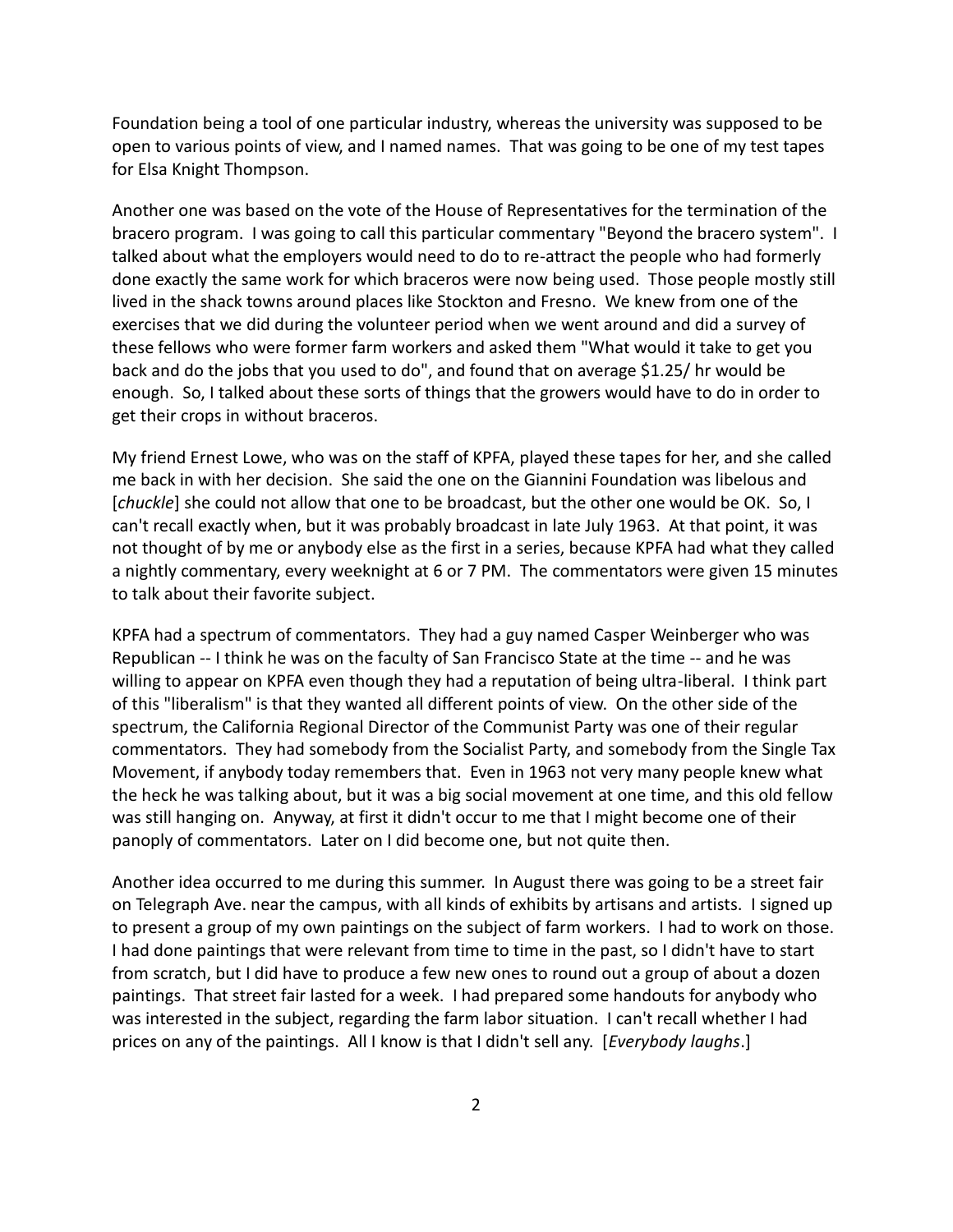On Aug 22, 1963, there was a signal event in Washington DC called the "March on Washington" at which the principal speaker was M.L. King Jr., with his "I have a dream" speech. I found a friend who had a TV set (I don't think I had one at that time), and that speech had me bawling like a baby. I'll never forget that.

On Sep 17, in a little town in the Salinas Valley called Chualar, a flatbed truck owned by one of the lettuce growers in the area had been converted into a conveyance for braceros by installing some benches. The truck was packed, on its way to a field, and drove into the path of an oncoming freight train. 32 braceros were killed, and 25 seriously injured. Under the international agreement between Mexico and the U.S., any bracero who was killed, or died from sickness, while in the U.S. was entitled to a death benefit of \$1000. Well, this episode really got my juices going, and so I wrote another commentary -- not part of the Friday evening commentary series, but as a special case. I called it "Blood on the lettuce", and Elsa Knight Thompson worked it into the schedule somehow. It was received well by the people who heard it (I think), and was received well by the people at KPFA themselves. It was more hard-hitting than what they were getting from their other commentators.

Well, the ideas kept flowing. It occurred to me that there was no organization, at least in northern California, that advocated for farm workers to the general public. AWOC still existed in a sort of skeletal form. Cesar Chavez was down in the Delano area, with a new type of organization he called the National Farm Workers Association -- he deliberately avoided using the term "union" at that time. There was something in Los Angeles called the Emergency Committee to Aid Farm Workers, which was started with a grant of \$50,000 from a well-to-do liberal in that area -- so they were even able to pay their executive secretary. In fact, they put out feelers that led me to think they would consider hiring me as their executive secretary, if I were willing to move to Los Angeles -- which of course I wasn't. But I did feel the need for something like that committee, which would serve to lobby if necessary, or just to inform the public with speeches and writings. So I talked with some of my friends about the possibility of starting a citizens' group in the Bay Area.

On Oct 02, we met in the home of Ernest Lowe, my friend from KPFA, and started the group. We even gave it a name, "Citizens for Farm Labor", and elected a chairman and a secretary. We decided to put out a monthly magazine, and hold monthly membership meetings, once people started joining. We talked about the possibility of my continuing to produce commentaries about farm labor, and offer them to KPFA as part of their regular Friday evening series.

Well, I was still spooked by my experience from having been elected to something at Paly High. But nobody else was willing to step up to the chairmanship of Citizens for Farm Labor. I therefore did it because I had to, if there was to be any organization at all. Our secretary was a lady named Wendy Goepel, who had just graduated from Stanford. She was very attractive, but also very dedicated. Between the two of us, she and I put out the magazine practically single handedly at the beginning. I put in a lot of time at night, which didn't make my wife out in Martinez too happy. I typed out stencils using typewriters at the Dept. of Public Health, which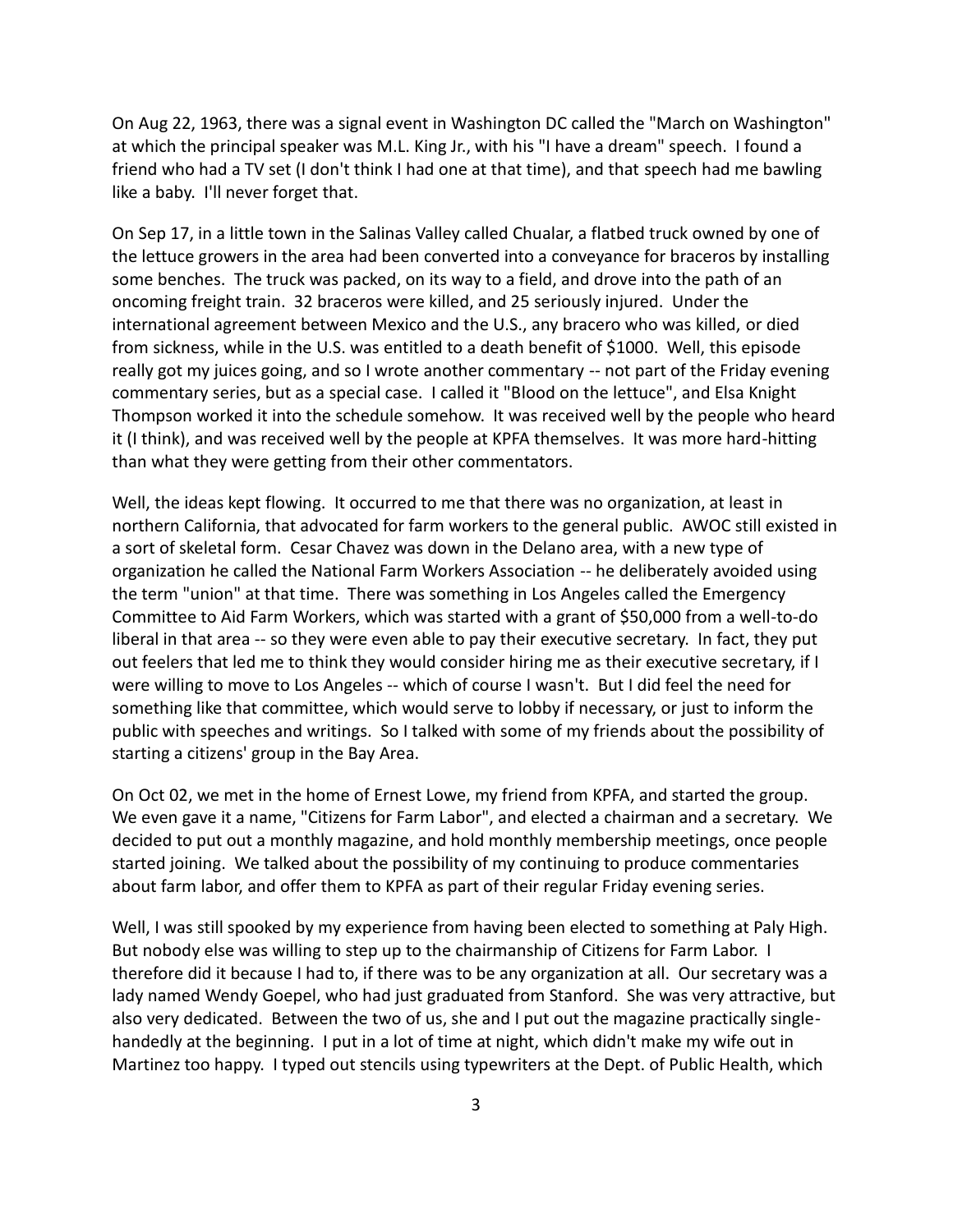[*chuckle*] didn't make Lester Breslow too happy. He caught me one evening at work on the magazine, and I couldn't very well claim I was doing state business. He told me to be careful, but he didn't come right out and say I couldn't continue to use the typewriters, and so I did. Later on, I went too far and allowed you and Stephen to use some of the machines there, and I was then ordered to stop using them in the evenings. I had to start using a manual typewriter, and the quality of our stencils went downhill. Anyway, in the latter part of October we came out with Volume 1, No. 1 of Farm Labor Magazine, which had an article by Wendy herself on the use of parathion in the peach harvest, and my script for "Beyond the bracero system" was reproduced. One way or another, we produced a magazine of some 40 pages, mimeographed and stapled, with a few photographs. We sent out 300 initial copies to people we thought might be interested in subscribing, and in joining the organization itself. So, those were rather heady times.

A few days later, on Oct 31 (Halloween), the House of Representatives revisited the subject of Public Law 78, the enabling legislation for the bracero program. There are ways, I don't exactly how they do it, but they are able to call back something that has already been voted on, if they get enough signatures on a petition, or something of that sort. Lo and behold, the vote was almost exactly the reverse of what it had been back in May. At that time, the extension of Public Law 78 was voted down 156 to 174, something like that. On Halloween the vote was 173 or 174 in favor of extending the program, and only 156 or so against, so it was extended to Dec 31, 1964. I was really unhappy, because the swing votes were Democrats -- most of them liberal Democrats! They made the difference. I promptly sat down and wrote a really scathing commentary called "The liberals will get you if you don't watch out", which was a takeoff on a popular poem by James Whitcomb Riley which nobody remembers now, but at that time Riley was very popular. As it happened, it wasn't my time of the month to do this commentary, but I did it in November. I rather regret it now because I have somewhat mellowed, and I don't think the liberals were all bad [*chuckle*].

**David**: What states were the swing votes from?

**Henry**: Mostly California.

**David**: Did you ever unravel what lobbying activities had brought about that change?

**Henry**: No. Well, I don't think that lobbying was necessary. I think that these guys (they were mostly from the San Joaquin Valley) were able to count the votes in their district. The lobbying which must have taken place probably came from their local constituents who were engaged in agriculture, including sellers of farm equipment, fertilizers, and pesticides. They were all dependent on the health of their local agriculture. If they all got into a letter-writing campaign, it made a lot more difference than a diatribe by me, in Berkeley [*chuckle*]. They didn't give a damn about liberals in Berkeley. I think that must be what happened.

That was a rather intemperate commentary, I must admit. But KPFA never censored me once I began that series. It was my very early experience with Elsa Knight Thompson and the Giannini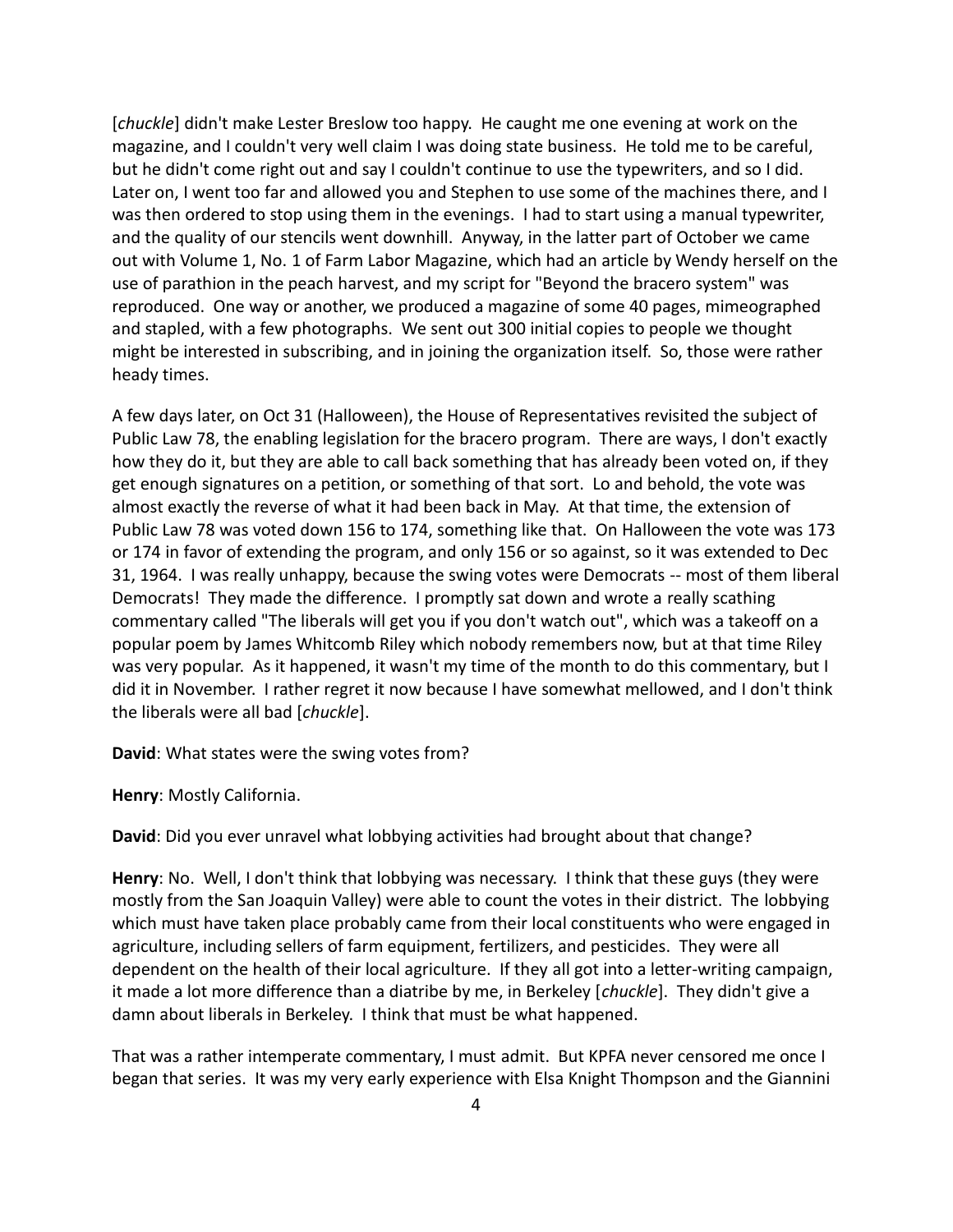Foundation. I never again personally attacked somebody like one of the so-called professors at the Giannini Foundation.

In Nov 1963, another extremely important event took place outside the Bay Area, and outside the subject of farm labor. That was Nov 22, which was a Friday. As it happens, at 10 in the morning Wendy Goepel and I were taking a coffee break to talk about the forthcoming issue of Farm Labor Magazine. Somebody came in to say the President had been shot. The head of the Farm Worker Health Services, which is where Wendy worked at that time, was close by. We asked him, "Do you think it's serious?", but he didn't know. According to the early reports it was a head wound, so he said it might be very serious indeed, and so it was.

About half an hour later, the word came from Walter Cronkite that the President was dead. At the time, we were too stunned to think about the possible consequences of the Vice President, Lyndon B. Johnson, taking over -- what might the effects be on the population group of most interest to us? A little bit later, when I had time to get my thoughts together, I learned that Johnson himself had hired braceros on his ranch in Texas, and I feared the worst. If I had waited a little longer, I would have found out that Johnson was a good deal more liberal in many ways than Kennedy had ever been.

That afternoon, I picked up Stephen, David, and Rachel, because it was their weekend to visit. We went out to Martinez, and I played the Funeral March from Beethoven's Eroica Symphony on our phonograph. David was very impressed, and I still remember what he said: "He must have worked very hard on that".

I continued my commentaries on the general subject of farm labor. I worked them into such things as the fact that the period around Dec 11, which was my day on the air, was in the middle of "Human Rights Week", in recognition of the Universal Declaration of Human Rights, which had been passed largely through the efforts of Eleanor Roosevelt. I went down that list of rights to comment on the extent to which they were, or were not, honored in the case of agricultural workers.

On Jan 08, 1964, another of my days, my commentary consisted of an open letter to the Governor of California, Edmund G. Brown Sr., asking him to call a special session of the legislature (which he had within his power) to consider the forthcoming end of the bracero program, and what California could and should be doing to develop a domestic farm labor force.

The magazine was still coming out. By about the third issue, we had to start fudging on the concept of a monthly magazine, and started putting out a "double issue" every two months.

In Feb 1964, I commented upon a photographic exhibit in San Francisco called "The bitter years". It pulled together a couple of hundred photos that had been taken in the 1930s by a group of professional photographers. Maybe they had been hired by the WPA -- I don't know where the funding came from, exactly [*editor's note: it came from the Farm Security Administration (FSA)*]. They were given broad freedom to go out and photograph rural America.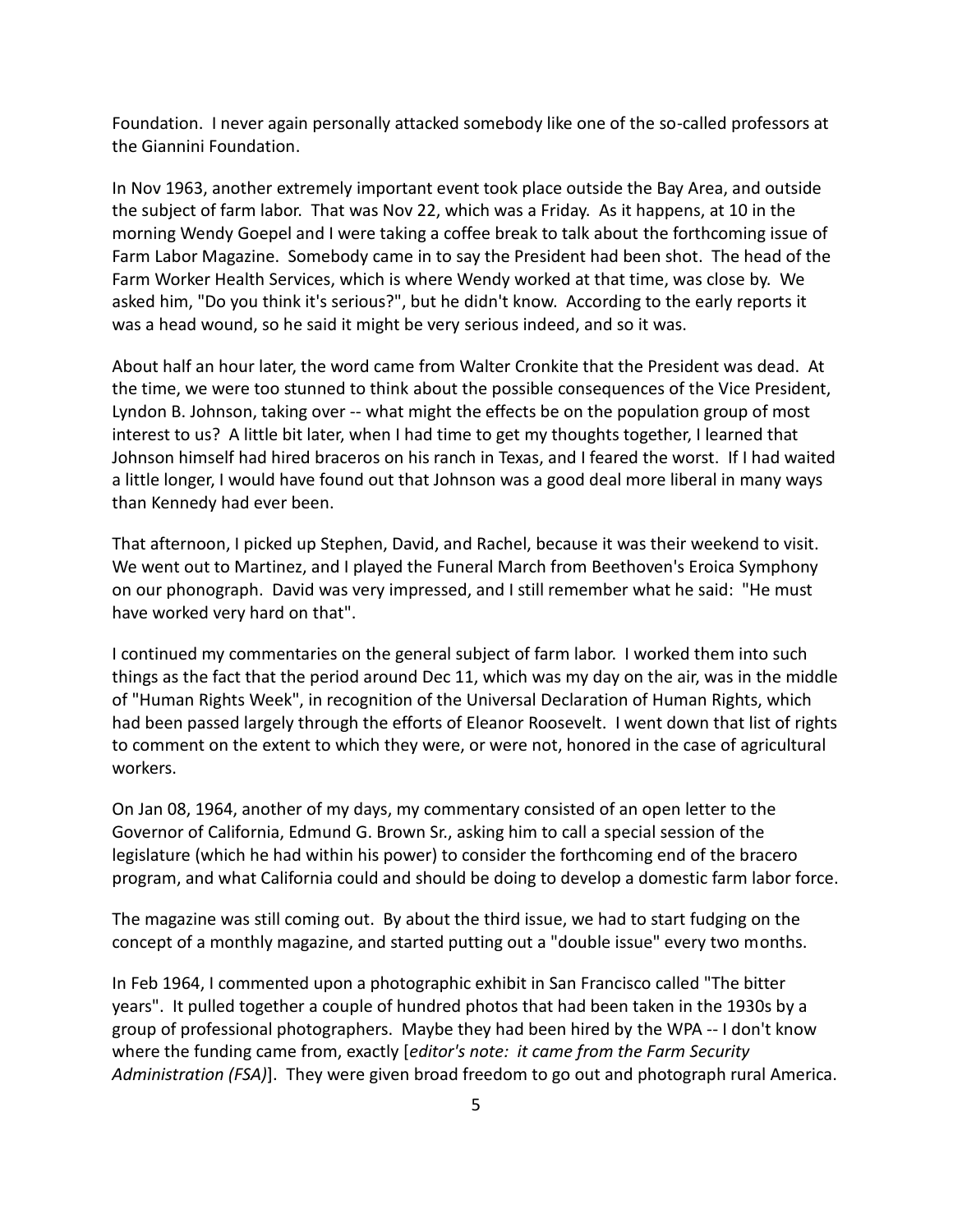The group included a number of very good photographers, one of whom later became very well known -- her name was Dorothea Lange. I was particularly impressed by her contributions to this large exhibit.

I commented on the whole thing, and I titled my commentary "The bitter years go on". I said, in so many words, that if you go out into the hinterlands in California you will see conditions still very much as deplorable as they were in the 1930s. I named Dorothea Lange as the photographer who was able to reach the heartstrings of the viewer more effectively than any of the others. A few days later I got a letter from Dorothea Lange inviting me to have lunch with her and talk about our mutual interests. I might mention that Dorothea was married to an economics professor at UC Berkeley named Paul S. Taylor who was kind of the grand old man of farm labor research, dating all the way back to the 1920s. He knew me because he had been on my advisory committee during my ill-fated bracero study for the university. So, everything seemed to be falling together.

I called the number that Dorothea had suggested I use to line up a time for this lunch. I discovered that she and her husband lived in a wonderful, rambling, spread-out brown-shingle house in the Berkeley hills, built around an oak tree in the middle. It was all very picturesque. I can't remember anything I might have said at this meeting. I was so tongue-tied -- more than usually tongue-tied, let's put it that way. I didn't call her "Dorothea". She showed me her darkroom and her photographic process. It was very memorable. Of course, I followed her career even more carefully after that than I had before. She became something of an icon by the time of her death. She was not well during the time that I spent with her. She was suffering from cancer, and chemotherapy made her hair fall out, so she wore a turban. She was weak and moved slowly, but she was certainly mentally alert as ever. That was a "peak experience" of mine, to use a phrase from Abraham Maslow, the humanistic psychologist.

I think I'm going to stop at this point, because in Apr 1964 there was a sea change, in which I deviated for the first time from the subject of farm labor in my commentary series. I deviated very far, and afterward there was no turning back. I spent the remainder of my time at KPFA, which continued for nearly another 10 years, hardly ever talking about farm labor from that point on.

If anybody has any questions ...

## **David**: Gene?

**Eugene**: (to David): Do you have memories of Martinez?

**David**: Oh, yeah. Very clear memories. Also, we made that home movie on the hillside above the house. I remember the Little League baseball stadium that was down in the town. I don't remember the Eroica Symphony. Maybe if you played the Chopin funeral march, I might have been more enthusiastic.